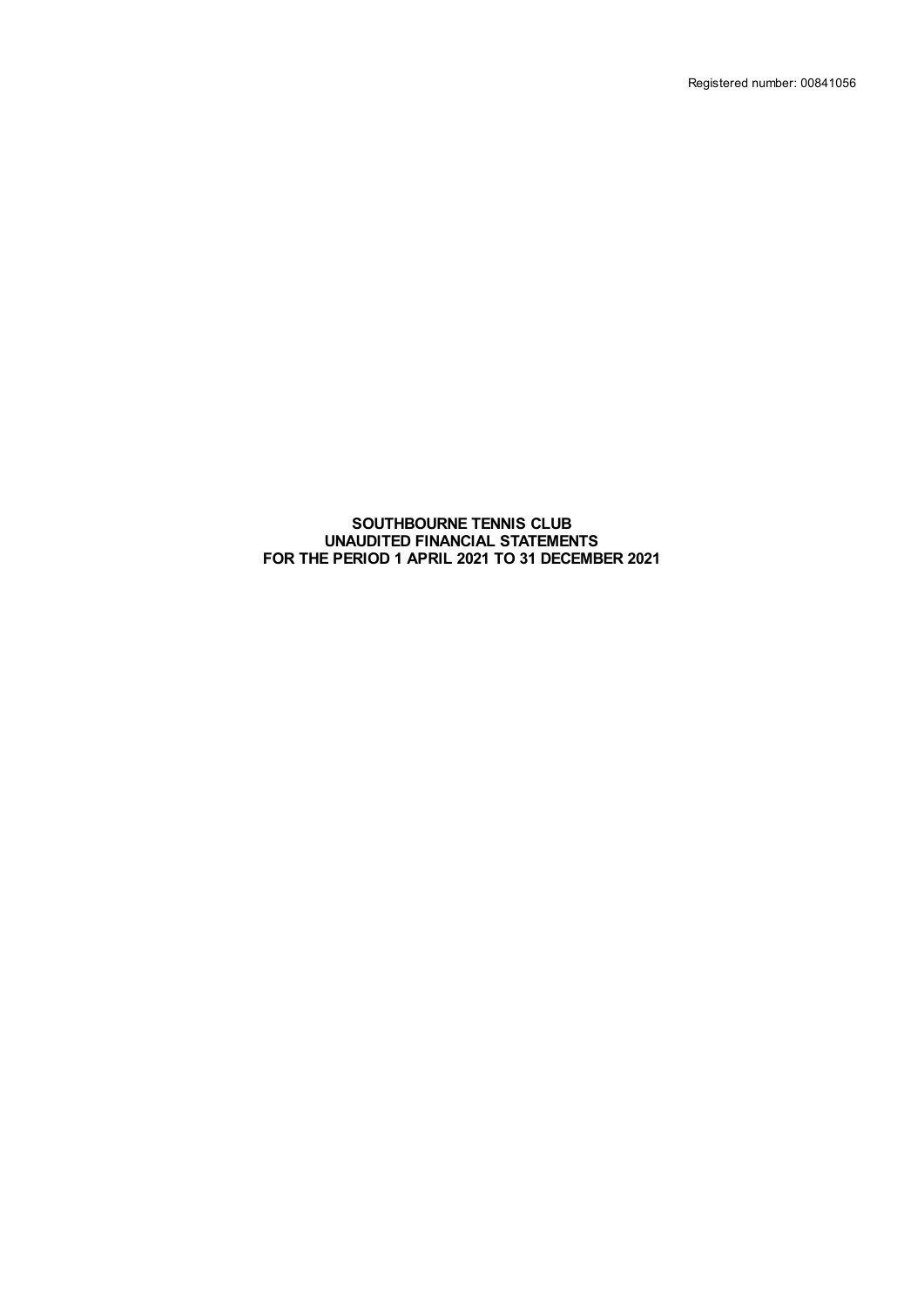## **Contents**

|                                                                  | Page    |
|------------------------------------------------------------------|---------|
| Company Information                                              | 2       |
| <b>Accountant's Report</b>                                       | 3       |
| Income and Expenditure Account                                   | 4       |
| <b>Balance Sheet</b>                                             | 5       |
| The follow ing pages do not form part of the statutory accounts: |         |
| Detailed Income and Expenditure Account                          | $6 - 7$ |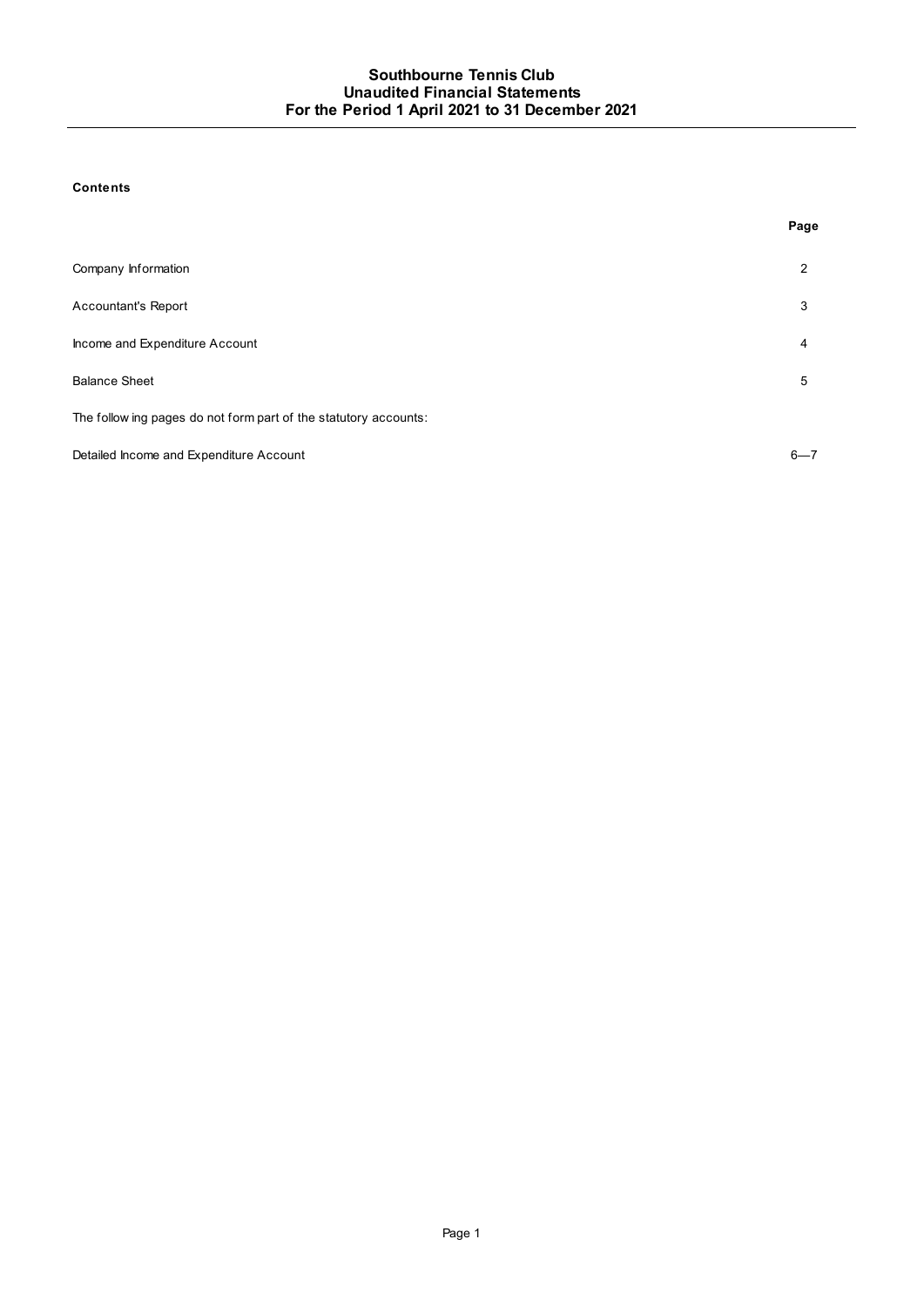<span id="page-2-0"></span>

| <b>Directors</b>         | Ms Celia Barron<br>Mr David Bull<br>Mr Daniel Light<br>Mr Colin Gilbey<br>Mrs Carolyn Day                    |
|--------------------------|--------------------------------------------------------------------------------------------------------------|
| Company Number           | 00841056                                                                                                     |
| <b>Registered Office</b> | lford Lane<br>Southbourne<br>Bournemouth<br>Dorset<br>BH <sub>6</sub> 5NF                                    |
| <b>Accountants</b>       | J Aubin Ltd<br><b>Chartered Accountants</b><br>4 Old Barn Close<br>Christchurch<br>Dorset<br><b>BH23 2QZ</b> |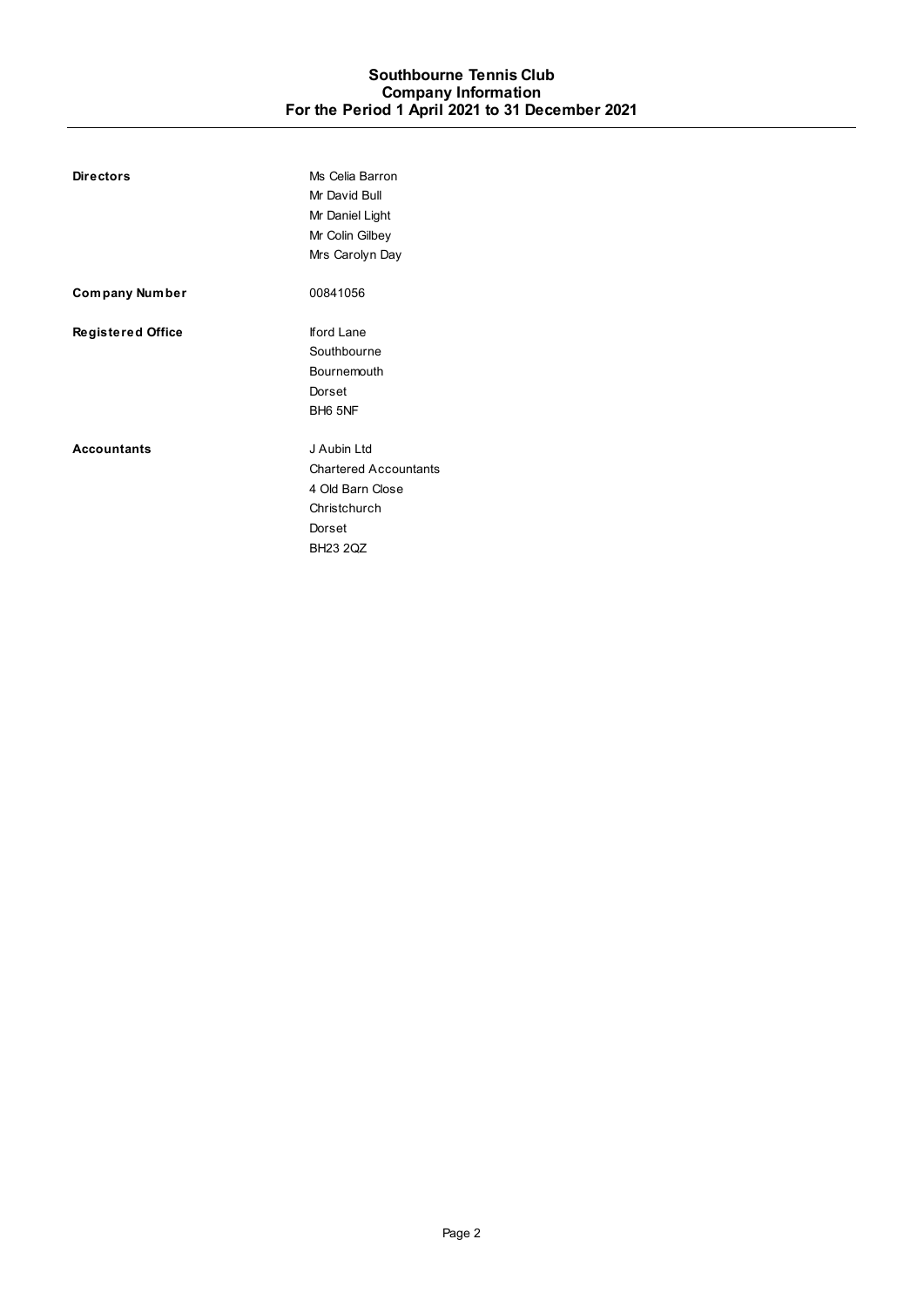<span id="page-3-0"></span>In accordance w ith the engagement letter dated 10 August 2020, and in order to assist you to fulfil your duties under the Companies Act 2006, w e have compiled the financial statements of the company from the accounting records and information and explanations you have given to us.

This report is made to the directors in accordance w ith the terms of our engagement. Our w ork has been undertaken to prepare for approval by the directors the financial statements that we have been engaged to compile, to report to the directors that we have done so, and to state those matters that w e have agreed to state to them in this report and for no other purpose. To the fullest extent permitted by law, w e do not accept or assume responsibility to anyone other than the Company and the Company's directors for our w ork or for this report.

You have acknow ledged on the balance sheet as at period ended 31 December 2021 your duty to ensure that the company has kept proper accounting records and to prepare financial statements that give a true and fair view under the Companies Act 2006. You consider that the company is exempt from the statutory requirement for an audit for the year.

We have not been instructed to carry out an audit of the financial statements. For this reason, w e have not verified the accuracy or completeness of the accounting records or information and explanations you have given to us and w e do not, therefore, express any opinion on the financial statements.

----------------------

**Mrs D J H Aubin**

Date

J Aubin Ltd Chartered Accountants

4 Old Barn Close **Christchurch** Dorset BH23 2QZ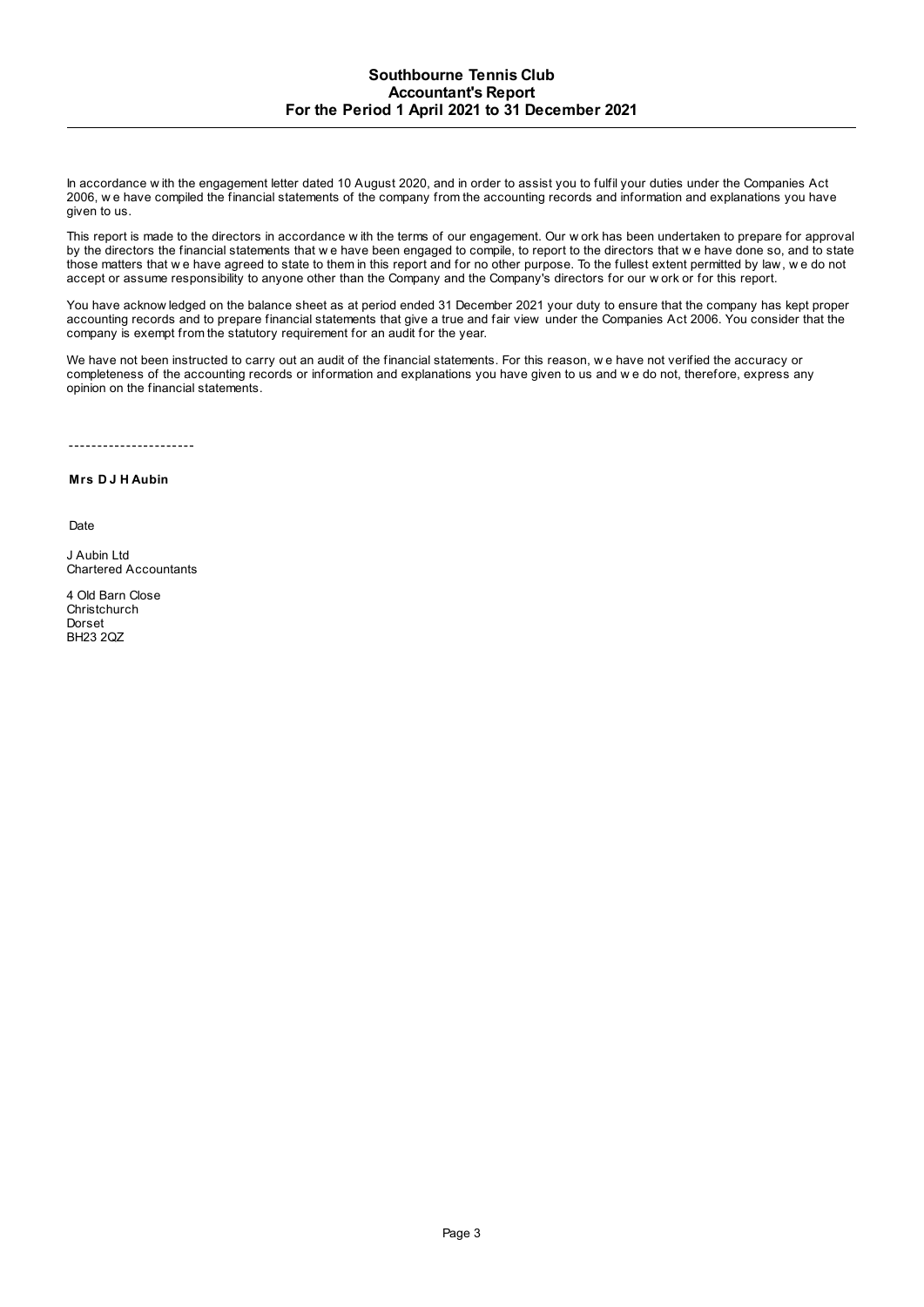# **Southbourne Tennis Club Income and Expenditure Account For the Period 1 April 2021 to 31 December 2021**

<span id="page-4-0"></span>

|                                                    | 31 December<br>2021 | 31 March 2021 |  |
|----------------------------------------------------|---------------------|---------------|--|
|                                                    | £                   | £             |  |
| <b>TURNOVER</b>                                    | 37,879              | 37,777        |  |
| Other income                                       | 14,185              | 22,305        |  |
| Cost of raw materials and consumables              | (13,528)            | (10, 887)     |  |
| Depreciation and other amounts w ritten off assets | (7, 478)            | (6,601)       |  |
| Other charges                                      | (35, 878)           | (17, 191)     |  |
| NET (DEFICIT)/SURPLUS                              | (4,820)             | 25,403        |  |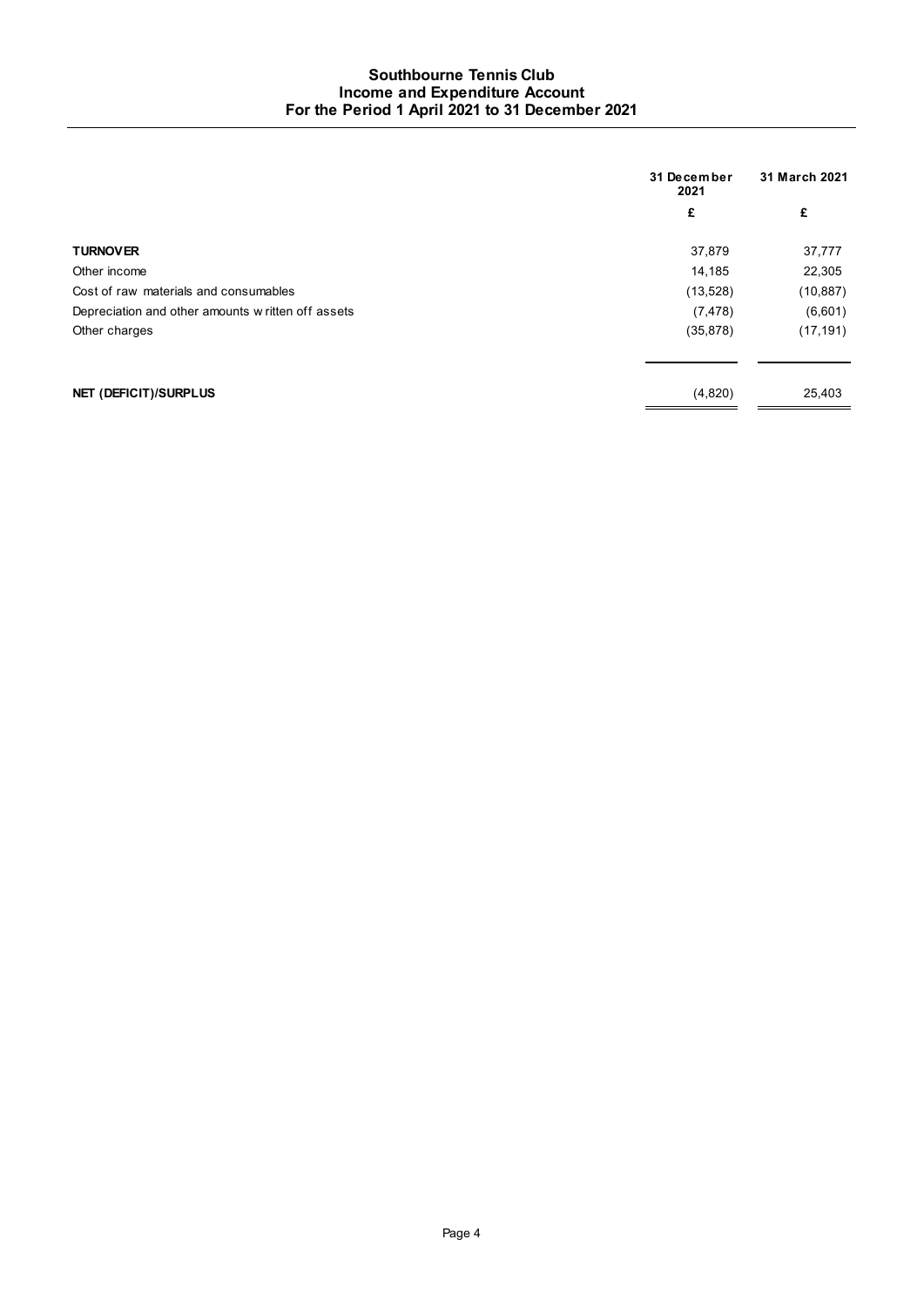<span id="page-5-0"></span>

|                                                | 31 December<br>2021 | 31 March 2021 |
|------------------------------------------------|---------------------|---------------|
|                                                | £                   | £             |
| Fixed assets                                   | 37,737              | 3,802         |
| Current assets                                 | 74,427              | 101,941       |
| Creditors: Amounts Falling Due Within One Year | (28, 696)           | (17, 455)     |
| <b>NET CURRENT ASSETS</b>                      | 45,731              | 84,486        |
| <b>TOTAL ASSETS LESS CURRENT LIABILITIES</b>   | 83,468              | 88,288        |
| <b>NET ASSETS</b>                              | 83,468              | 88,288        |
| <b>RESERVES</b>                                | 83,468              | 88,288        |

Notes

#### 1. **Average Number of Employees**

Average number of employees, including directors, during the year w as as follow s: NIL (2021: NIL)

## 2. **General Information**

Southbourne Tennis Club is a private company, limited by guarantee, incorporated in England & Wales, registered number 00841056. The registered office is Iford Lane, Southbourne, Bournemouth, Dorset, BH6 5NF.

For the period ending 31 December 2021 the company w as entitled to exemption from audit under section 477 of the Companies Act 2006 relating to small companies.

#### **Directors' responsibilities:**

- The members have not required the company to obtain an audit in accordance w ith section 476 of the Companies Act 2006.
- The directors acknow ledge their responsibilities for complying w ith the requirements of the Act w ith respect to accounting records and the preparation of accounts.
- These accounts have been prepared in accordance w ith the micro-entity provisions.

On behalf of the board

\_\_\_\_\_\_\_\_\_\_\_\_\_\_\_\_\_\_\_\_\_\_\_\_

## **Mr David Bull**

Director

Date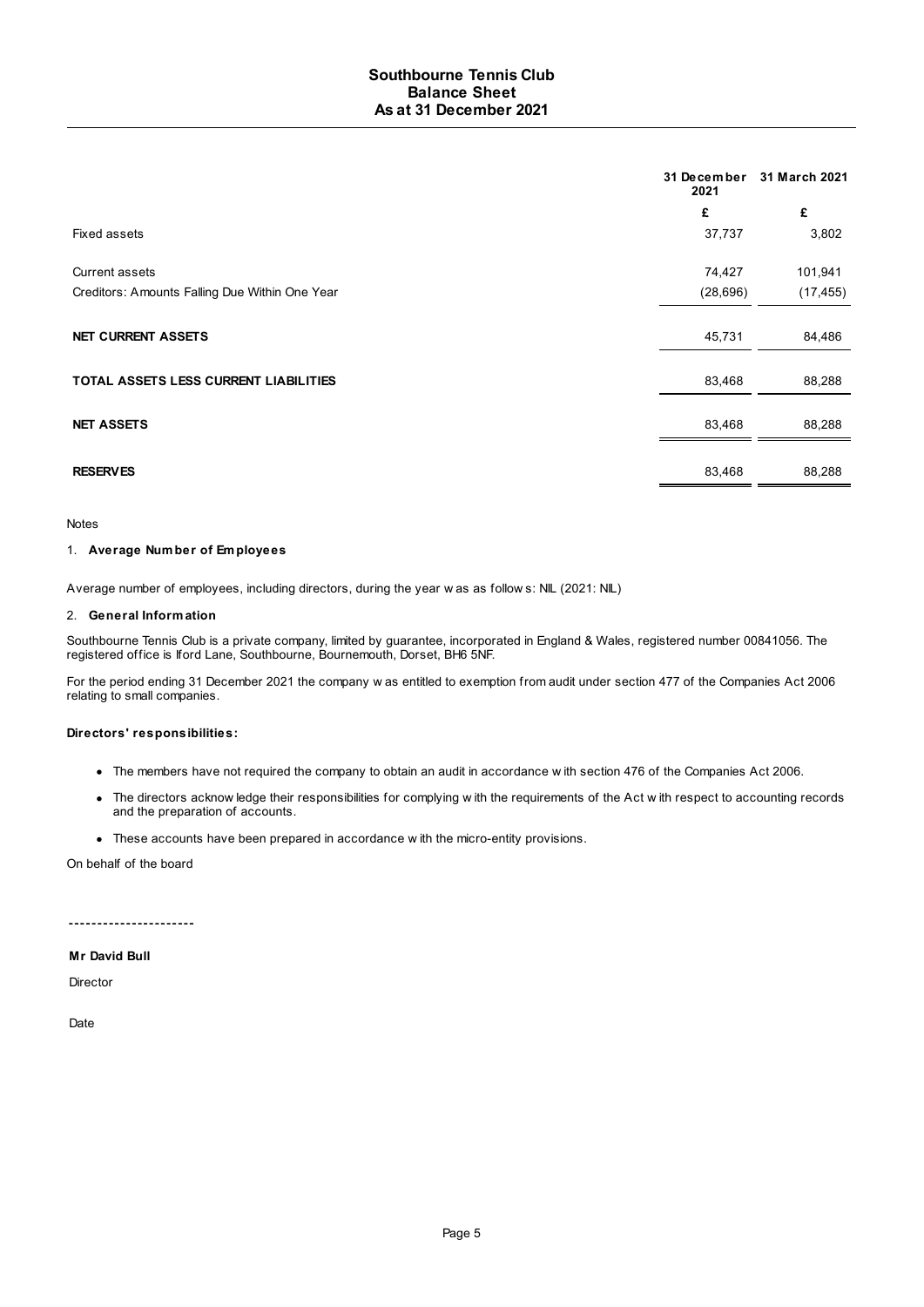# **Southbourne Tennis Club Detailed Income and Expenditure Account For the Period 1 April 2021 to 31 December 2021**

<span id="page-6-0"></span>

|                                                   | 31 December 2021 |           | 31 March 2021 |           |
|---------------------------------------------------|------------------|-----------|---------------|-----------|
|                                                   | £                | £         | £             | £         |
| <b>TURNOVER</b>                                   |                  |           |               |           |
| Membership income                                 | 25,646           |           | 28,190        |           |
| Coaching and visitor fees                         | 3,681            |           | 2,442         |           |
| Tournament income                                 | 872              |           | 350           |           |
| Donations and gift aid                            | 1,434            |           | 2,971         |           |
| Disability and schools funding                    | 5,663            |           | 3,333         |           |
| Sundry income                                     | 283              |           | 491           |           |
| Sponsorship                                       | 300              |           |               |           |
|                                                   |                  | 37,879    |               | 37,777    |
| <b>OTHER INCOME</b>                               |                  |           |               |           |
| Other operating income                            |                  | 14,185    |               | 22,305    |
|                                                   |                  | 52,064    |               | 60,082    |
| <b>COST OF RAW MATERIALS AND CONSUMABLES</b>      |                  |           |               |           |
| Tournament & match fees                           | 618              |           | 184           |           |
| Coaching fees                                     | 6,056            |           | 5,440         |           |
| Tennis balls and nets                             | 2,558            |           | 952           |           |
| Disability programme                              | 4,296            |           | 3,499         |           |
| Other direct costs (COS)                          |                  |           | 812           |           |
|                                                   |                  | (13, 528) |               | (10, 887) |
| DEPRECIATION AND OTHER AMOUNTS WRITTEN OFF ASSETS |                  |           |               |           |
| Depreciation                                      | 7,478            |           | 6,601         |           |
|                                                   |                  | (7, 478)  |               | (6,601)   |
| <b>OTHER CHARGES</b>                              |                  |           |               |           |
| Premises expenses:                                |                  |           |               |           |
| Rent                                              | 938              |           | 1,261         |           |
| Rates and w ater                                  | 753              |           | 594           |           |
| Light and heat                                    | 2,336            |           | 3,293         |           |
| Cleaning of premises                              | 1,419            |           | 1,112         |           |
|                                                   | 5,446            |           | 6,260         |           |
| General administration costs:                     |                  |           |               |           |
| Repairs, renew als and maintenance                | 23,056           |           | 9,218         |           |
| <b>Insurance</b>                                  | 785              |           | 1,149         |           |
| Printing, postage and stationery                  | 102              |           | 118           |           |
| Advertising and marketing costs                   | 370              |           | 106           |           |
| Telecommunications and data costs                 | 696              |           | 828           |           |
| Accountancy fees                                  | 380              |           | (1, 100)      |           |
|                                                   |                  |           |               | CONTINUED |